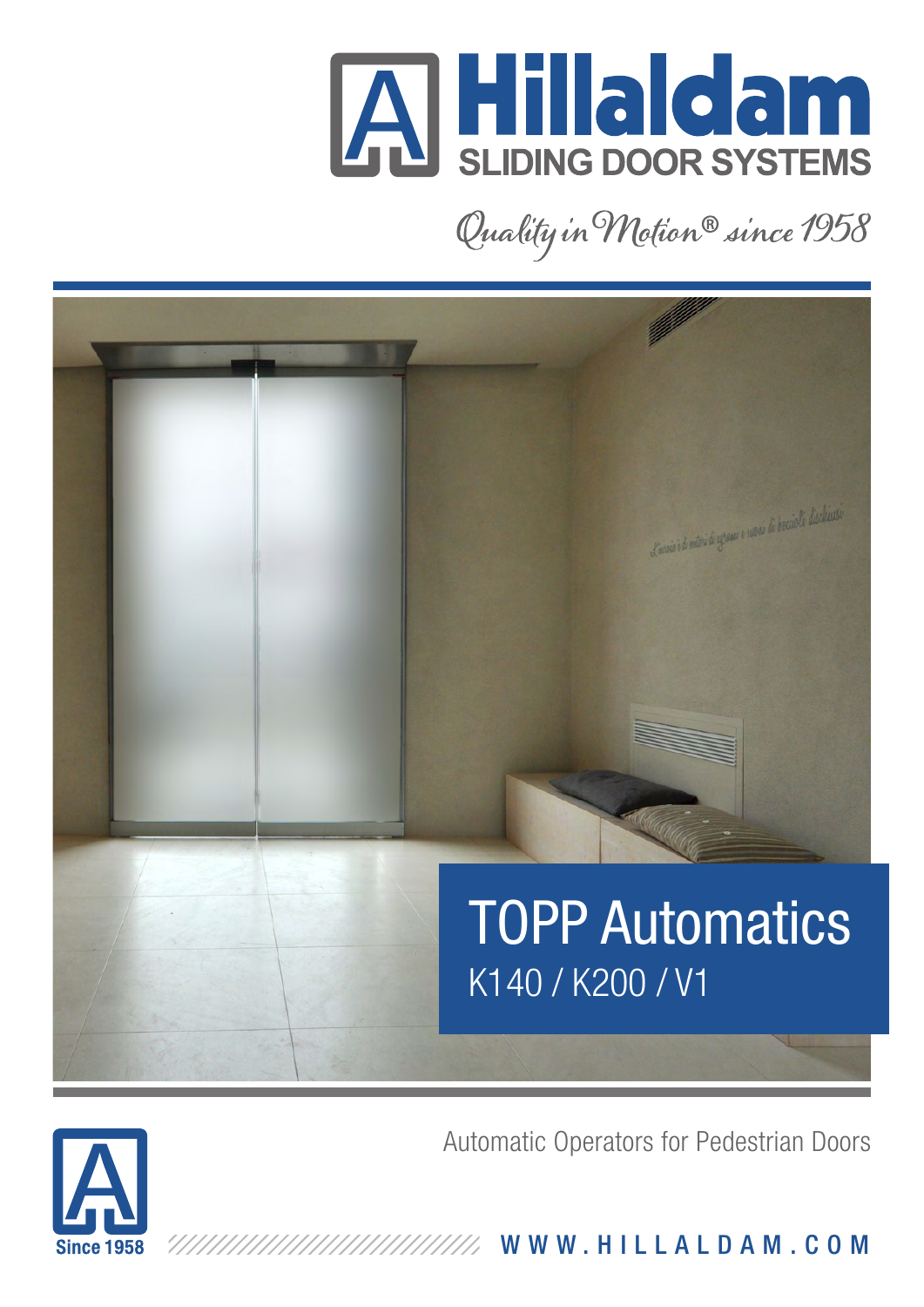#### This line of automatic operators has been designed and manufactured in Italy and is the perfect balance between design, function, technology and creativity. Each device is tested individually to ensure quality and customer satisfaction.

**AGHEGG** 

Innovative technology, micro-processor controls, tested quality and reliability are combined with harmonious and elegant minimalist design, for even the most demanding architectural solutions.

#### Introducing the K140, K200 and V1 Range of TOPP Automatics

- One of the Smallest & Sleekest Sized Units on the Market
- 3-Wheel Carriage Design with Tamper Proof Anti-jump, allows increased security
- Works with all Security, Biometric, Building Management and Fire Control Systems
- Fully Programmable Time Zones allow Smart Access Control
- Built in Back Up Battery
- "Anti-Bump" Torque Sensor for added Public Safety
- Quality Tested and Fully CE Certified
- Nationwide Technical Backup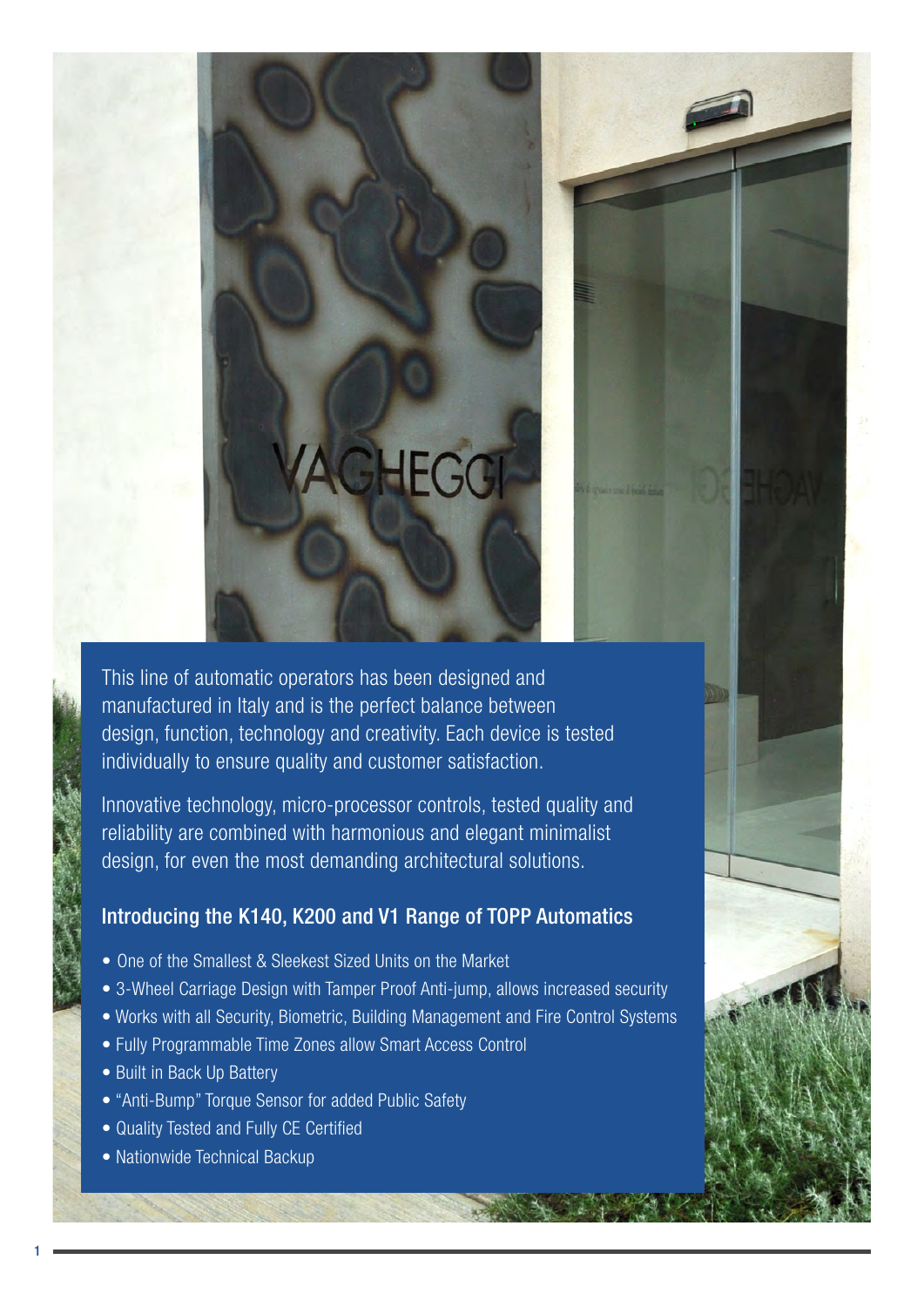# TOPP Automatics K140

### Basic Automation Kit for Pedestrian Sliding Doors Capacity Max 140kgs

- Doors up to 140kg
- Single or Double Door Openings
- Tested to 1 000 000 Cycles
- Perfect for Hospitals and Offices



#### TECHNICAL CHARACTERISTICS

Power Supply  $230V \sim 50Hz$ Peripheral Power Output 24V - 500mA max Absorption 0,17A Power Absorbed 35W Type of Use Continuous **Opening/Closing Speed**  $\qquad$  **Adjustable 10**  $\div$  **80 cm/sec** Opening/Closing Approach Speed Adjustable  $1 \div 80$  cm/sec Opening/Closing Acceleration  $\qquad \qquad$  Adjustable 1  $\div$  12 Automatic Closing Time  $\qquad \qquad$  Adjustable  $0 \div 60$  sec Mains Voltage Fuse 230V 5x20 - T800 delayed Number of Door Panels 1 Panel 2 Panels

Maximum Capacity 140kg 140kg 70kg + 70kg Size of Opening 800mm + 2800mm + 2800mm + 2800mm

#### **DIMENSIONS**



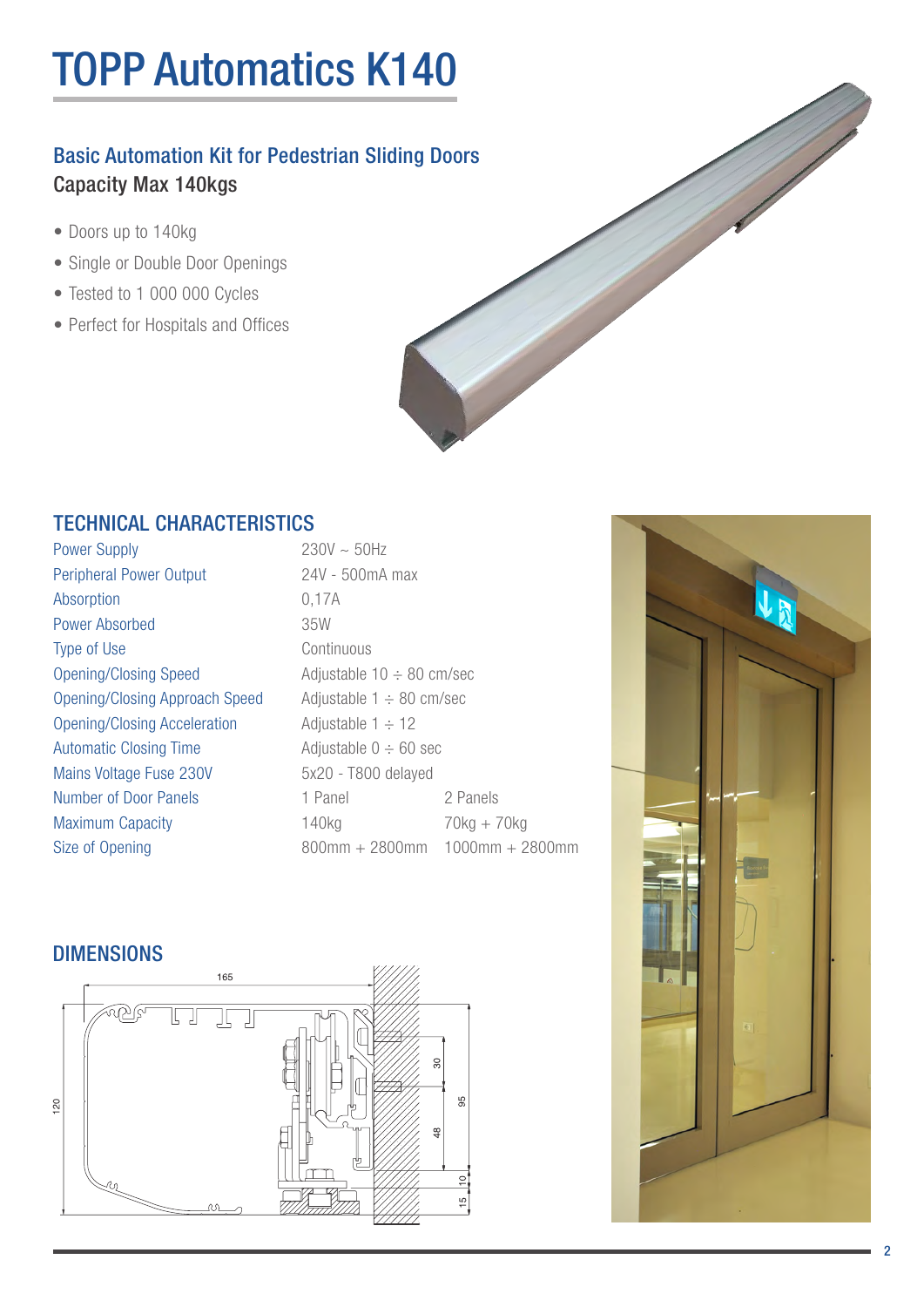# TOPP Automatics K200

### Basic Automation Kit for Pedestrian Sliding Doors Capacity Max 200kgs

- Doors up to 200kg
- Single or Double Door Openings
- Tested to 2 000 000 Cycles
- Ideal for Shopping Centres

#### TECHNICAL CHARACTERISTICS

| <b>Power Supply</b>                   | $230V \sim 50Hz$               |                                      |
|---------------------------------------|--------------------------------|--------------------------------------|
| <b>Peripheral Power Output</b>        | 24V - 500mA max                |                                      |
| <b>Absorption</b>                     | 0,17A                          |                                      |
| <b>Power Absorbed</b>                 | 35W                            |                                      |
| <b>Type of Use</b>                    | Continuous                     |                                      |
| <b>Opening/Closing Speed</b>          | Adjustable $10 \div 80$ cm/sec |                                      |
| <b>Opening/Closing Approach Speed</b> | Adjustable $1 \div 80$ cm/sec  |                                      |
| <b>Opening/Closing Acceleration</b>   | Adjustable $1 \div 12$         |                                      |
| <b>Automatic Closing Time</b>         | Adjustable $0 \div 60$ sec     |                                      |
| <b>Mains Voltage Fuse 230V</b>        | 5x20 - T800 delayed            |                                      |
| <b>Number of Door Panels</b>          | 1 Panel                        | 2 Panels                             |
| <b>Maximum Capacity</b>               | 140 <sub>kg</sub>              | $100kg + 100kg$                      |
| Size of Opening                       |                                | $800$ mm + 2800mm $1000$ mm + 2800mm |

#### DIMENSIONS

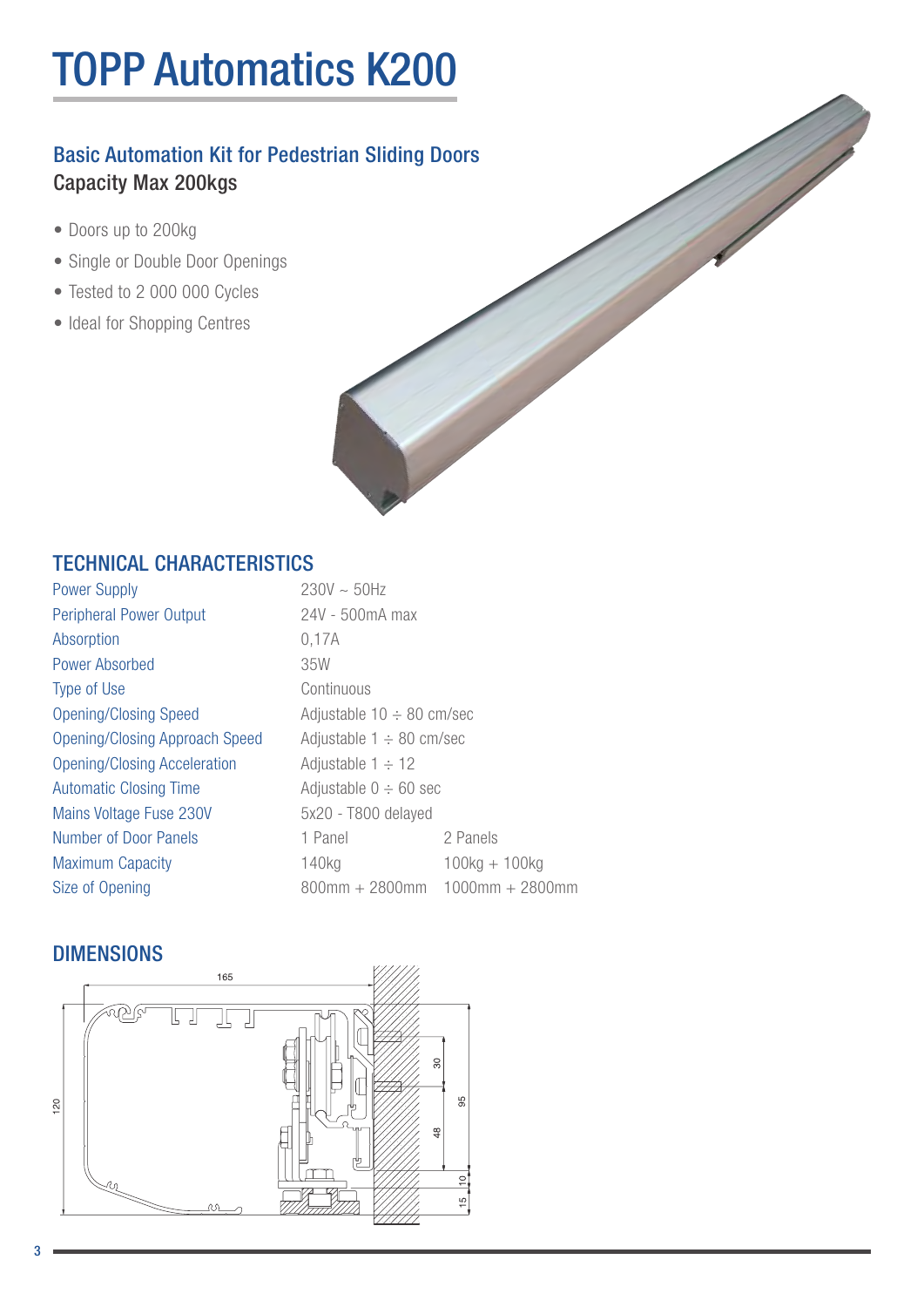# TOPP Automatics V1

### Automation for Concealed Sliding Door Capacity Max 50kgs

- Single 900mm Doors only
- Retrofittable to any Top Hung Door Rail
- Smallest Automatic Operator on the Market
- For Wheelchair Access Bathrooms when Incorporated with No Touch Lock
- Quick Installation
- Ideal for Cavity Doors
- Great for Hotels

#### TECHNICAL CHARACTERISTICS

| <b>Power Supply</b>                       | $230V \sim 50Hz$                                                                        |
|-------------------------------------------|-----------------------------------------------------------------------------------------|
| <b>Peripheral Power Output</b>            | 5V 80mA / 24V 110mA                                                                     |
| Absorption                                | 100mA a 230V                                                                            |
| <b>Power Absorbed</b>                     | 15W                                                                                     |
| Type of Use                               | Continuous                                                                              |
| <b>Opening/Closing Speed</b>              | In accordance with the EN16005 about "Low Energy Movement" in reference to panel weight |
| <b>Control of Panel Weight</b>            | From 150N to 500N adjustable every 35N by the installer                                 |
| <b>Maximum Thrust Force</b>               | 62N                                                                                     |
| Door Open Waiting Time                    | Adjustable from 2 sec to 60 sec                                                         |
| <b>Protection against Electric Shocks</b> | Class II                                                                                |
| <b>Working Temperature</b>                | $-5^{\circ}$ C + 50 $^{\circ}$ C                                                        |
| <b>Number of Door Panels</b>              | 1 Panel                                                                                 |
| <b>Maximum Capacity</b>                   | 500N                                                                                    |
| Size of Opening                           | $700 \div 1000$ mm                                                                      |
| <b>Overall Dimensions</b>                 | 59x59 mm x variable length 700 - 1000 mm                                                |

#### **DIMENSIONS**